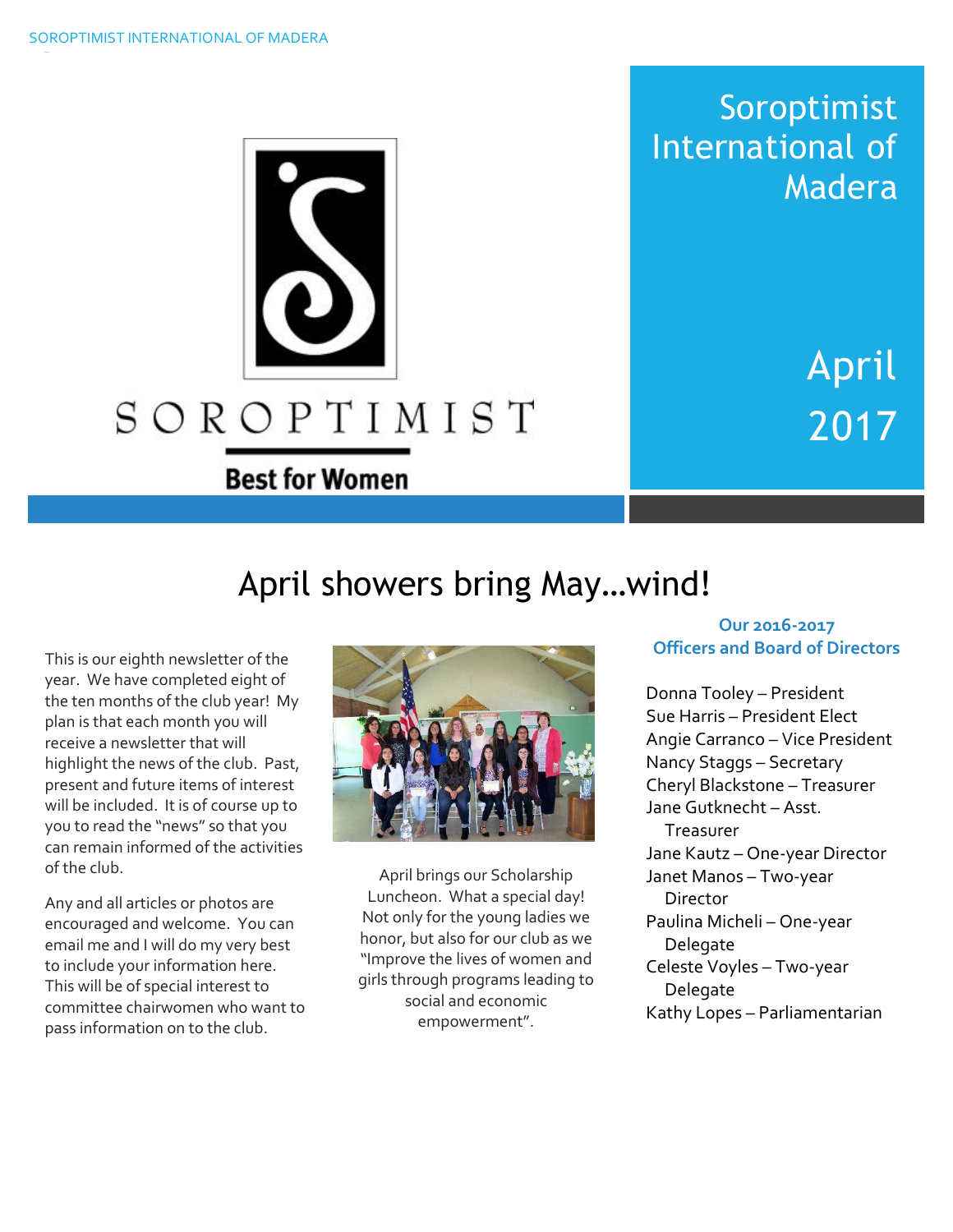#### April News

On April 13, Lynne Pietz. The Executive Director of Development, from Hinds Hospice was our guest speaker. Lynne did a wonderful job of describing all the services provided by Hinds Hospice.

Our Saturday of Service this year was held on Wednesday, April 19<sup>th</sup>. The club provided the funds to purchase beach bags, beach towels and sun screen for the foster youth program through Madera Unified School District. The kids will be taking a trip to the beach in June. The club also provided personal care items to the Martha Diaz Domestic Violence Shelter. Thank you to Jane Gutknecht and the club members who put together this project and packed all the supplies.



On April 20, club member Dina Nolan, representing the Madera Irrigation District was our guest speaker. Dina did a wonderful job of giving us the history of the MID in Madera County and updated us on what is currently being done to move water throughout our area.



April 27 – Scholarship Luncheon

Our club was delghted to award 12 scholarships to the following students:

Yazmin Arambula, Taylor Davis, Alexis Garcia, Dahlia Jimenez, Jailene Jimenez, Juliana Leon, Bijal Luhar,Lisette Hernandez, Nicole Ramirez,Husna Tanver,Ana Lomas, and Susana Villa. We are very proud of these young ladies and all their accomplishments and we look forward to the next step in their journey. Congratultions ladies!!



Soroptimist International of Madera was also present at the Scholarship nights at both Madera High School and Madera South High School.

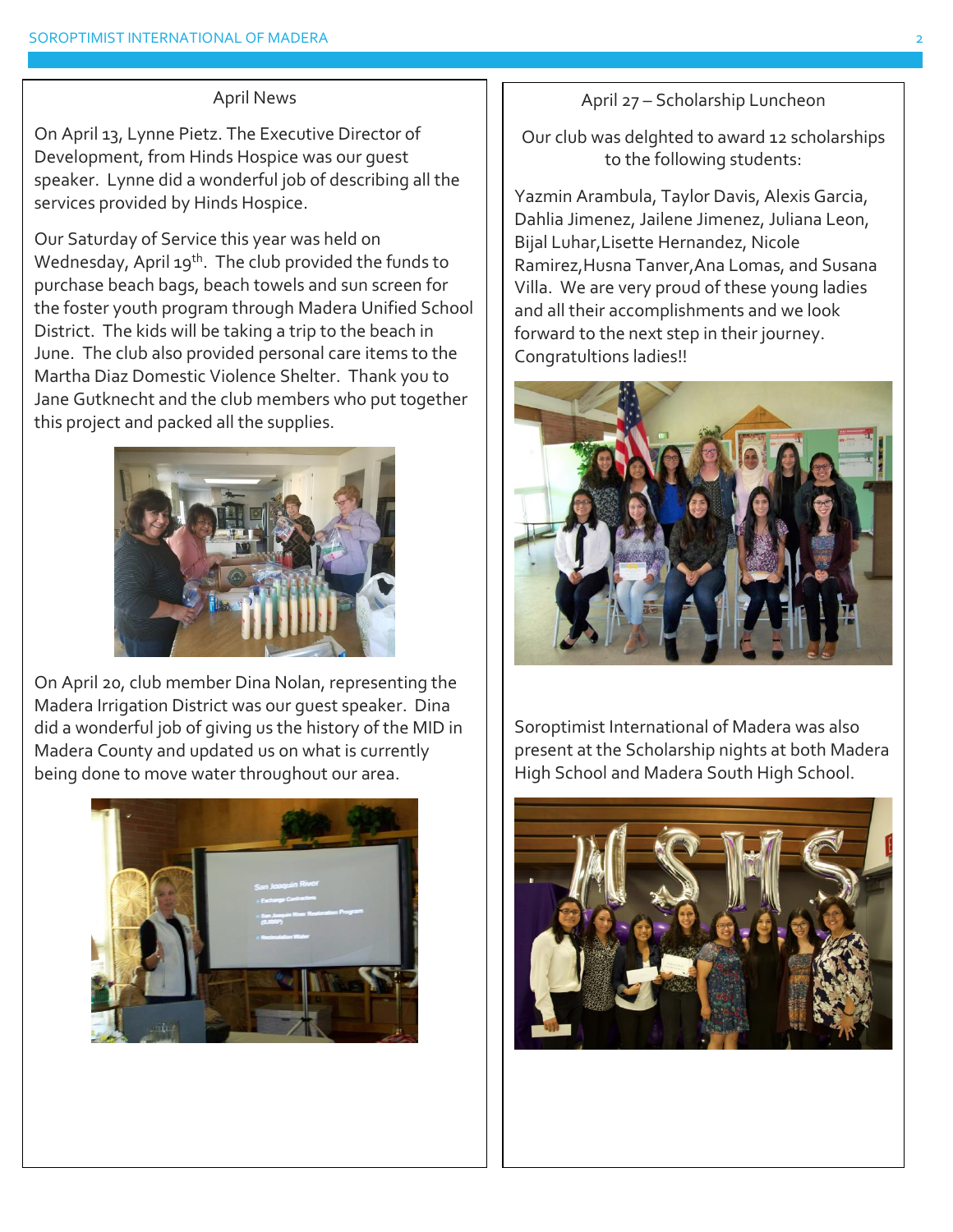# **Dates to Remember**

May

18 – Program meeting 25 – Program meeting 25 – Board Meeting for June

# June

– Business meeting – 4 Sierra Pacific Region Spring Conference in Visalia – Program meeting – Installation of Officers 6 pm at Janet Manos' home. – Joint Board Meeting – Last Business Meeting of the club year. – Shunammite Birthday 6 pm at Diciccos.

#### **Club Dues (\$125) are now due.**

# 2017 Fall District III Meeting.

Our club will be hosting the Fall District III meeting on Saturday, September 30<sup>th</sup> at the Valley West Christian Center. The committee for this wonderful event is made up of club members: Jane Kautz and Paulina Micheli (co-chairs) Cheryl Blackstone, Geri St. Lucia, Stella Moosios, Wanda Mortimer, Joan Massetti and Karan Long. Thank you, ladies, for volunteering!

#### **Slate of Officers for the 2017-2018 Club Year**

President – Sue Harris

1st Vice-President – Karan Long

2 nd Vice President- Jane Gutknecht

Secretary – Nancy Staggs

Treasurer – Irene Adams

Asst. Treasurer – Cheryl Blackstone

1 Year Delegate – Celeste Voyles

2 Year Delegate – Teresa Norton

1 Year Director – Janet Manos

2 Year Director – Donna Tooley

#### **Club Life Member Status Effective July 1, 2017**

By meeting the criteria below (either number "1" of number "2", a member can become a "Club Life" member. To become a "Club Life" member, you must be "in good standing" and the member must notify the board to request this status.

- 1. Member has retired from employment, after having been a member of Soroptimist International of Madera for a minimum of fifteen years; or
- 2. The sum of the member's age and years of service in Soroptimist International of Madera are equal to 85 years or more.

"Club Life" members shall pay full dues and have the same responsibilities and rights as regular members. They will not be obligated to pay the monthly member fee, but will pay a pro-rated fee when attending a meeting. (The pro-rated fee will be based on the monthly fee amount.)

Club Life members are still considered active members and are highly encouraged to continue in attendance at regular meetings and community service activities.